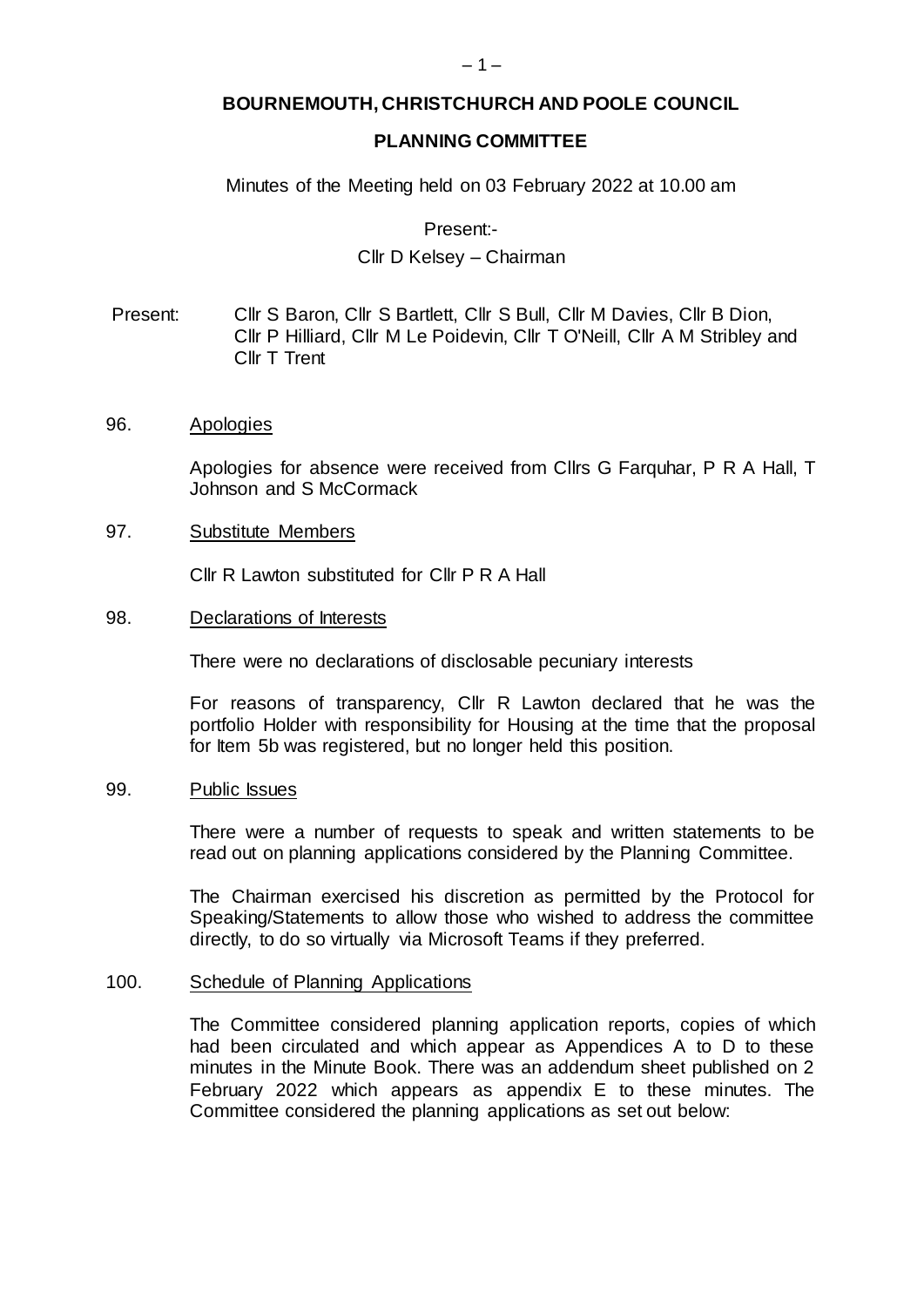# 101. 8 Meyrick Park Crescent Bournemouth BH3 7AQ

Talbot and Branksome Woods Ward

7-2021-4211-G

Partial demolition of existing building, alterations and conversion to 5 flats, erection of 2 dwellinghouses and a block of 5 flats (10 flats and 2 houses in total) with associated access, car parking, bin and cycle stores

Public Representations:

- $\cdot$  IN OBJECTION
	- ❖ Ruth Dovey on behalf of Hugh Craig and Deborah Leask (via MS Teams)
- $\cdot$  IN SUPPORT
	- Gary Worsfold, Scott Worsfold Architects (via MS Teams)
- ❖ WARD COUNCILLORS
	- Cllr Karen Rampton (in person)

**RESOLVED that Planning Permission be granted in accordance with the recommendation and conditions set out in the Officer report, as updated by the addendum sheet.**

**Voting:**

**For – 11 Against – 1**

102. Land at Former Hillbourne School and Nursery, Kitchener Crescent, Poole, BH17 7HX

Creekmoor Ward

APP/21/00748/F

Proposed development of two sites on land at former Hillbourne Primary School and Nursery to provide 81no. two-storey houses and 29no.Independent Living apartments within a 3 storey building. Works to include new vehicle and pedestrian access with associated hard and soft landscaping, car parking and a new pedestrian link path between Kitchener Crescent and Hillbourne Road.

Public Representations:

 $\triangleright$  IN OBJECTION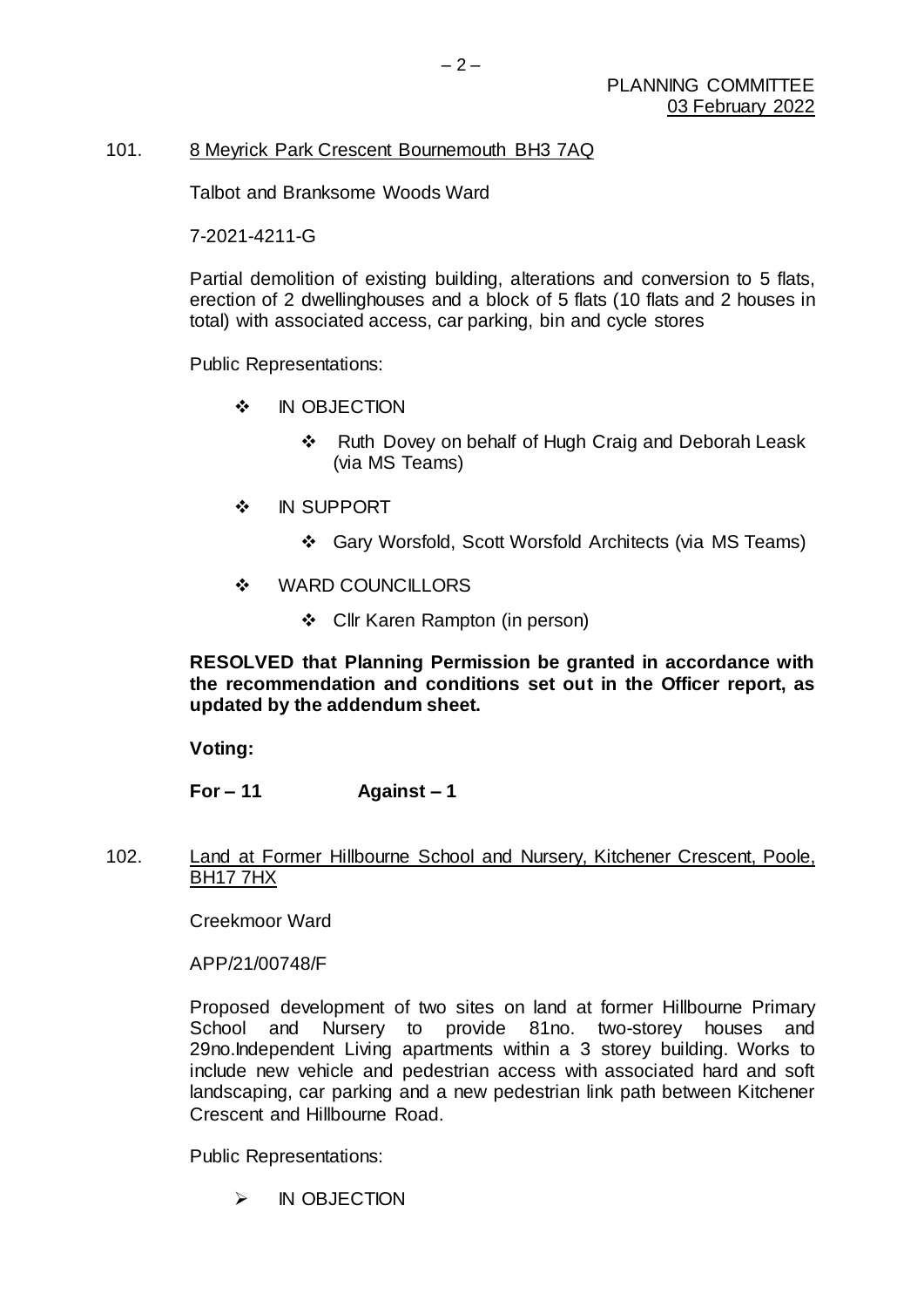- Richard Kaye (written statement)
- Jane Yates (written statement)
- > IN SUPPORT
	- ❖ Huw Rettie, Kendall KIngscott (via MS Teams)
- WARD COUNCILLORS
	- Cllr Judy Butt (written statement)

**RESOLVED that Planning Permission be delegated to the Head of Planning to approve subject to completion of the Legal Agreement relating to affordable housing and the investigation of partial obscured glazing to bedroom windows within the assisted living block.**

**Voting:**

**For – Unanimous**

103. 27 Feversham Avenue, Bournemouth, BH8 9NH

Queens Park Ward

7-2021-27551-A

Change of use of part of dwelling house and garage into micro brewery business - Existing unauthorised use

Public Representations:

- > IN OBJECTION
	- Gary Molloy (written statement)
	- ◆ Natalie Jones (written statement)
- > IN SUPPORT
	- ❖ Mr & Mrs Knight (written statement)
- WARD COUNCILLORS
	- Cllr Mark Anderson (via MS Teams)

**RESOLVED that Planning Permission be granted in line with the recommendation as set out in the report, subject to the amendment of Condition 5 as proposed by the officer during his presentation, to read as follows:**